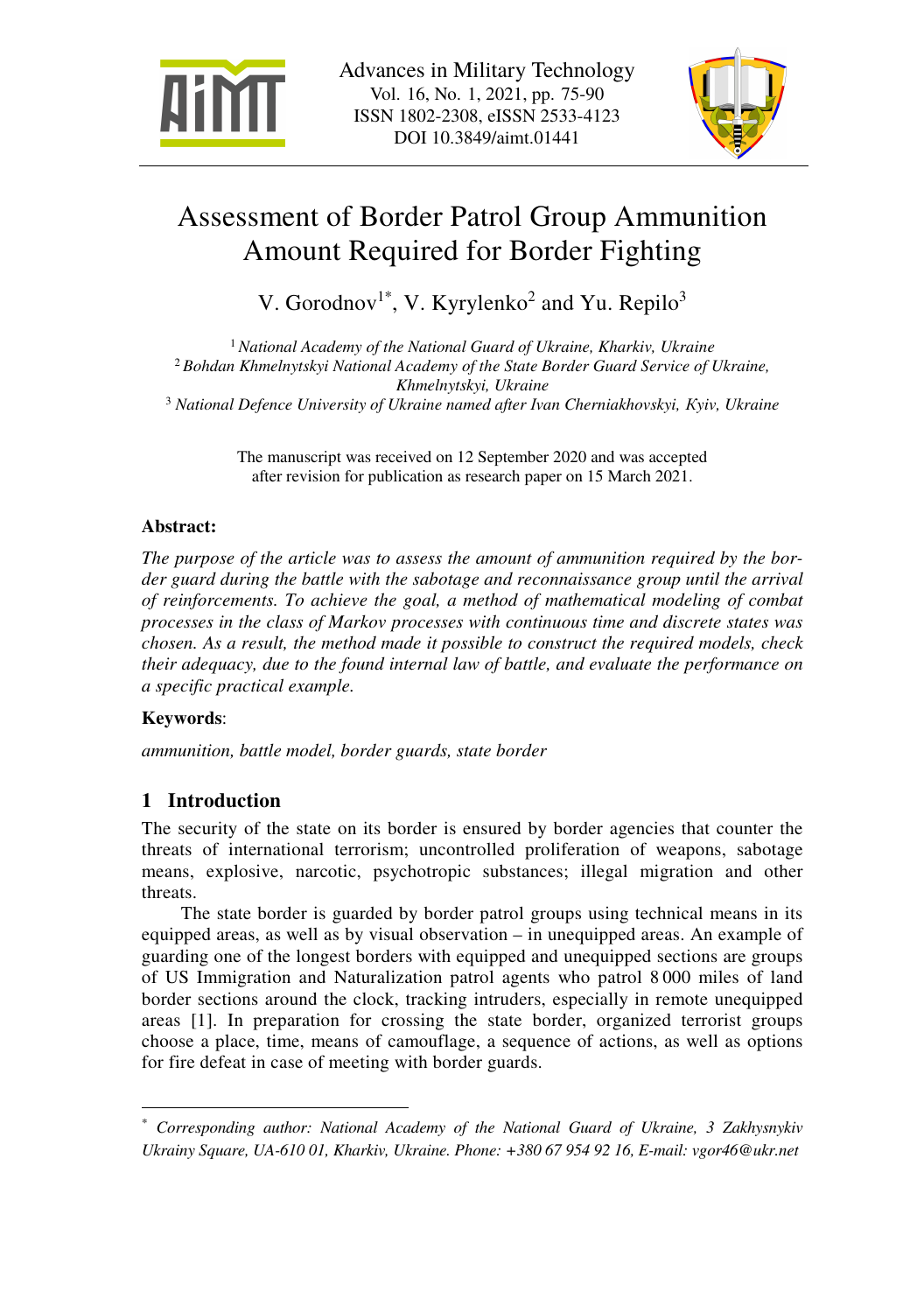#### **Nomenclature**

| Coefficients of the differential equations system (39)<br>Distance to the battle field |                  | Border guard defeat probability<br>Probability of the terrorist timely | $P^*$<br>$P_{\rm d}$      |
|----------------------------------------------------------------------------------------|------------------|------------------------------------------------------------------------|---------------------------|
|                                                                                        |                  | detection and the beginning of fire<br>contact                         |                           |
| Second remarkable limit ( $e = 2.71828$ )                                              | e                | Probability of killing terrorist                                       | $P_{\rm e}$               |
| Average number of fire contacts at the moment of                                       | $F_{\rm c}$      | Probability of a border guard being hit                                | $P_{\rm h}$               |
| exhaustion of ammunition                                                               |                  | by an undetected terrorist                                             |                           |
| Size of the present ammunition load converted to the                                   | $F_{\rm fc}$     | Probability of the battle model                                        | $P_{ij}$                  |
| number of fire contacts                                                                |                  | state $S_{ij}$                                                         |                           |
| Intensity of fire contact flow                                                         | Ι                | First derivative of the state probability                              | $\dot{P}_{ij}$            |
|                                                                                        |                  | $P_{ij}$                                                               |                           |
| Intensity of fire contact flow for one border guard                                    | $I_1$            | Weight of the regular ammunition                                       | $Q_{\rm alw}$             |
|                                                                                        |                  | load to the border guard's weapons                                     |                           |
| Intensity of timely detection of terrorist by the border                               | $I_d$            | Final weight of the ammunition load                                    | $Q_{\text{fw}}$ al        |
| guard and the start of fire contact                                                    |                  |                                                                        |                           |
| Intensity of the border guard defeat flow by an                                        | $I_{\rm h}$      | Physiologically acceptable value of                                    | $Q_m$                     |
| undetected terrorist                                                                   |                  | the border guard equipment total                                       |                           |
|                                                                                        |                  | weight                                                                 |                           |
| Intensity of successful completion of fire contacts of                                 | $I_{\rm r}$      | Weight of the standard equipment                                       | $Q_{st,eq}$               |
| the border guard to terrorist                                                          |                  |                                                                        |                           |
| Strip width to be overcome by the terrorists within                                    | $L_{\rm str}$    | Total weight of the ammunition load                                    | $Q_w$                     |
| the zone of fire of border guards                                                      |                  | and the standard equipment                                             |                           |
| Applying the mathematical expectation operation to                                     |                  | $M[n_{\text{bg}}]$ Model state when <i>i</i> border guards are         | $S_{ij}$                  |
| the defeated border guards number                                                      |                  | defeated and j border guards are in the                                |                           |
|                                                                                        |                  | battle                                                                 |                           |
| Applying the mathematical expectation operation to                                     |                  | $M[Ne]$ Current time                                                   | t                         |
| a random variable in a square bracket                                                  |                  |                                                                        |                           |
| Initial number of border guards in patrol group                                        | $n_0$            | Arrival time of reinforcements to the                                  | $t_{\rm ar.t}$            |
|                                                                                        |                  | place of the patrol group battle                                       |                           |
| Mathematical expectation of the number of defeated                                     | $n_{\text{bg}}$  | Mathematical expectation of the fire                                   | $T_{\rm avr}$             |
| border guards                                                                          |                  | contact duration                                                       |                           |
| Mathematical expectation of the number of defeated                                     | $n_{bg.1}$       | Duration of the battle until the loss of                               | $t_{cr}$                  |
| border guards during one fire contact                                                  |                  | a border guards group combat capabil-                                  |                           |
|                                                                                        |                  | ity                                                                    |                           |
| Mathematical expectation of the number of killed                                       | $N_{\rm e}$      | Duration at the moment of ammuni-                                      | $t_F$                     |
| terrorists                                                                             |                  | tion exhaustion                                                        |                           |
| Mathematical expectation of the number of killed                                       | $N_{e_{\infty}}$ | Duration of the en-route movement to                                   | $t_{\rm mv}$              |
| terrorists until the moment of defeat all border guards                                |                  | the battle field                                                       |                           |
| in the patrol group                                                                    |                  |                                                                        |                           |
| Mathematical expectation of the number of killed                                       | $N_{e,1}$        | Preparation time of the alert forces to                                | $t_{pr.t}$                |
| terrorists during one fire contact                                                     |                  | the departure                                                          |                           |
| Mathematical expectation of the fire contacts number                                   | $n_{\rm fc}$     | Duration of fire contact                                               | T <sub>random</sub>       |
| Mathematical expectation of the fire contacts limit-                                   | $n_{\text{fco}}$ | Average speed of movement to the                                       | V                         |
| ing number until the moment of defeat all border                                       |                  | battle field                                                           |                           |
| guards in the patrol group                                                             |                  |                                                                        |                           |
| Number of terrorists in the group                                                      | $N_{\rm tr}$     | Average speed of terrorists movement                                   | $v_{tr}$                  |
|                                                                                        |                  | across the strip                                                       |                           |
| Normalized value of the fire contacts number math-                                     | $n^*$ fc         | Threshold level of losses at which a                                   | $\beta$                   |
| ematical expectation                                                                   |                  | group of border guards loses combat                                    |                           |
|                                                                                        |                  | capability                                                             |                           |
| Normalized value of the mathematical expectation of                                    | $N^*$ e          | Increase value of the existing ammu-                                   | $\Delta F_{\textrm{inc}}$ |
| the number of killed terrorists                                                        |                  | nition load                                                            |                           |
| Normalized value of the mathematical expectation of                                    | $n^*$            | Parameter of the exponential distribu-                                 | $\mu$                     |
| the number of defeated border guards                                                   |                  | tion law                                                               |                           |
|                                                                                        |                  | System load factor                                                     | $\rho$                    |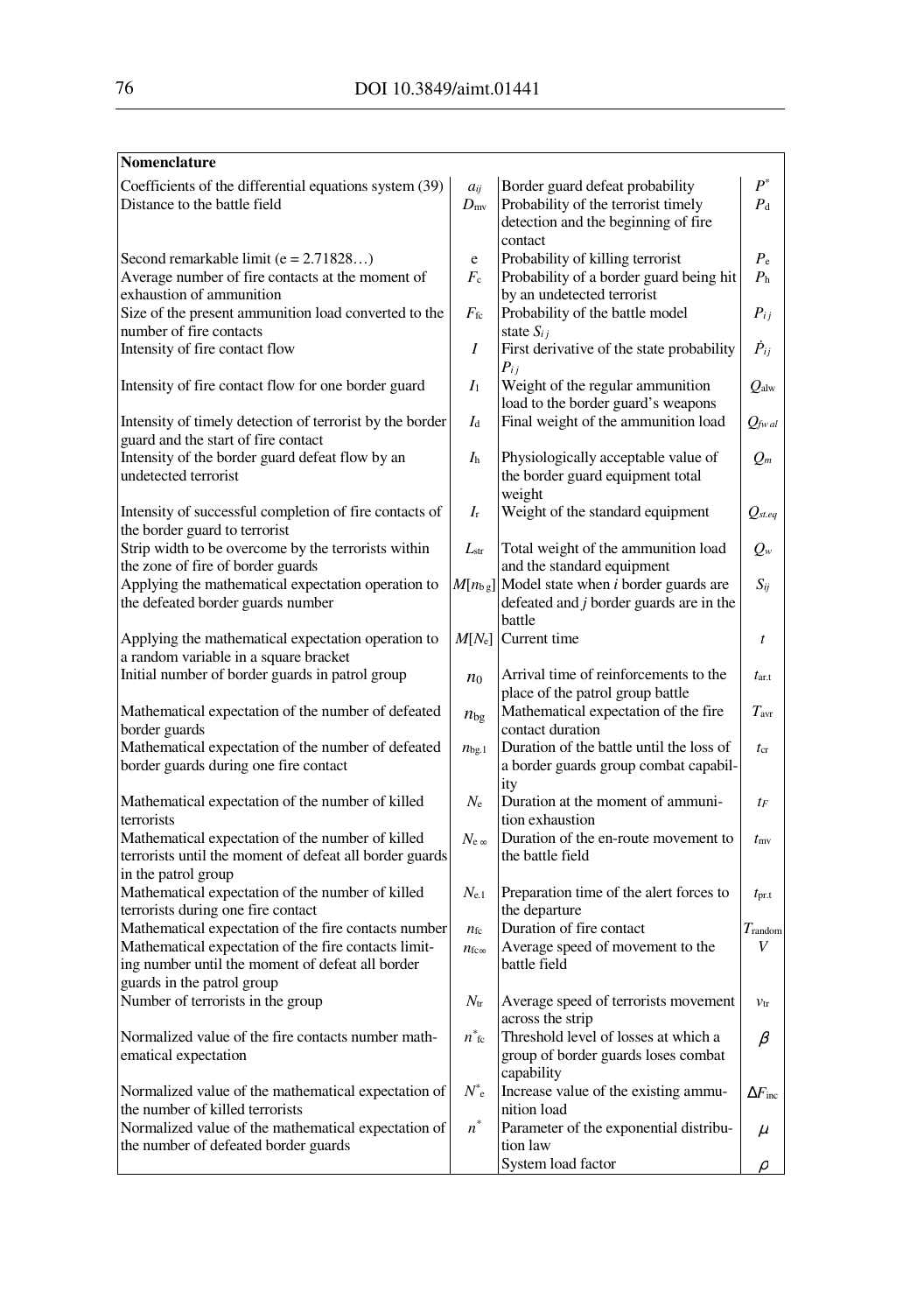In conditions of protracted military conflicts, for example, between Israel and Palestine or in the East of Ukraine, sabotage and reconnaissance groups (SRG) can cross the state border.

Therefore, a group of border guards while on patrol may suddenly engage a group of terrorists or SRG, usually while reporting to the border command post to call for reinforcements. The amount of ammunition at the group's border guards must be sufficient to conduct a battle until the moment the reinforcements arrive.

On the one hand, surplus ammunition increases their weight, reduces maneuverability and increases the chances of combat losses for border guards. On the other hand, lack of ammunition reduces the available waiting time for reinforcements and increases the probability of border patrol losses. To illustrate this, let us mention the fact that during the military conflict, the border guards of Ukraine lost 70 people killed and more than 400 wounded [2].

However, it is very difficult to assess the rational amount of ammunition at the disposal of border guards, since none of the following values is easily predictable: starting time and duration of the battle, the distance from the battle site to the unit's deployment point, the composition of the SRG, the intensity of ammunition consumption, the losses of the parties during the battle are not known in advance and are random values.

As a result, an urgent problem arises of assessing the rational amount of ammunition required by border guards during the protection of the state border, taking into account the possibility of a battle with SRG.

## **2 Preliminaries and Related Works**

The task of timely supplying border guards with ammunition is often viewed as one of the elements of their material support. In [3, 4] and other well-known publications, the focus was on the specific elements of building border operations and combating SRG. Thus, in [3], a planning technique for border operations with the distribution of personnel among the elements of its operational formation was developed. In [4] the analysis of counteraction to sabotage and reconnaissance groups by border guards units in modern conditions is carried out.

The issue of material support in modern conditions was also considered in [5, 6] and in other existing publications, however, mainly for the Ground Forces. In particular, in [5], an indicator is proposed for assessing the timeliness of the delivery of materiel for the Ground Forces grouping. In [6], an approach is proposed for assessing the impact of levels of material support on the number of combat-ready personnel of an interspecific tactical group.

However, the issue of assessing the amount of ammunition required by the border guard to conduct a battle with a sabotage and reconnaissance group until the arrival of reinforcements has not been considered in these and other publications. A reasoned estimate of the required amount of ammunition can be obtained using a sufficiently adequate battle model. Such a model should reflect the most essential features of the defensive battle of the Patrol Group border guards with the SRG terrorists when they try to overcome the state border. The model should contain calculation formulas that make it possible to assess the expected results of the battle depending on the composition of the party forces, on the parameters of their professional training level and on the amount of ammunition available to the border guards.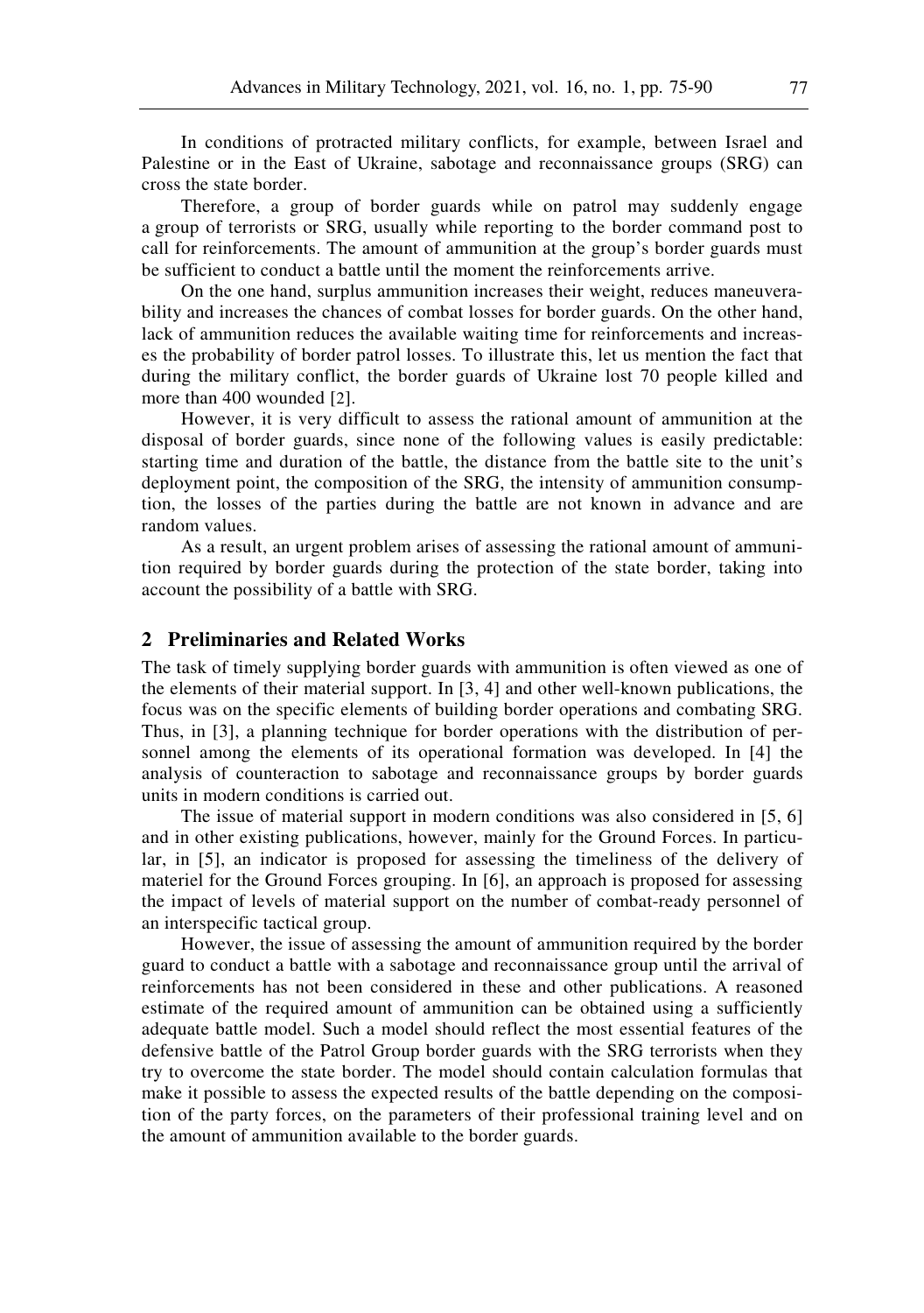Therefore, the goal of the article is to develop a model of the battle between border guards and the SRG, to assess its adequacy and to apply it. The main objective is to assess the amount of ammunition required by the border guard during the battle with the sabotage and reconnaissance group until the arrival of reinforcements.

To achieve this goal, we have introduced a notation system for necessary variable quantities, which we will further use in our reasoning.

# **3 Research Results**

#### *3.1 A Brief Description of the Border Guards Battle with Terrorists of the SRG*

When meeting with a sabotage and/or reconnaissance group, the patrol group consisting of  $n_0$  border guards takes the original point in battle order, taking into account the protective properties of the terrain. As soon as possible, they report the operational situation to the duty officer in the command and control center of the unit, call for reinforcement, and they engage in a battle with the terrorists of the SRG. The objective of the patrol group is to prevent the violation of the state border by capturing, destroying, or forcing terrorists of the SRG to give up on the violation and retreat to their territory.

The battle with the SRG may terminate for one of the following reasons: the SRG terrorists leaving the border guards' effective zone of fire and retreat to their territory, the defeat or capture of terrorists, the defeat of border guards, the depletion of ammunition from one of the parties, the approach of reinforcement to the patrol group and other combinations of the aforementioned events.

The main content of the battle is the combination of consecutive and simultaneous fire contacts of border guards with terrorists. Each fire contact of a border guard begins and ends at a previously unknown (random; unpredictable) moment of time and has a previously unknown (random; unpredictable) duration.

Fire contacts have high fluidity, antagonism and unpredictability of results. The outcome of a fire contact can be predicted only with some probability. The results of each fire contact may be expected as follows:

- 1. killing of a terrorist (with a probability of *Pe*),
- 2. failure to kill a terrorist (with a probability of  $1 P_e$ ),
- 3. a border guard defeat (with probability of  $P^*$ ),
- 4. failure to defeat a border guard (with probability of  $1 P^*$ ),
- 5. combinations of outcomes 1-4.

#### *3.2 Hypotheses and Assumption*

The most essential features of fire contacts may be formulated in the following hypotheses (1-3):

- 1. each fire contact can result not only in the terrorist kill, but also in the defeat of the border guard; the outcome is unpredictable in advance – it is random,
- 2. terrorists in the course of fire contacts tend to withdraw from the zones of fire of border guards, they do not concentrate in such fire zones both due to security reasons and because of limited man-carried stock of ammunition,
- 3. the battle develops in time as a random process. The time points of the beginning, duration, and end of each fire contact are unknown in advance. Therefore, the intervals between the fire contacts are random and, in accordance with the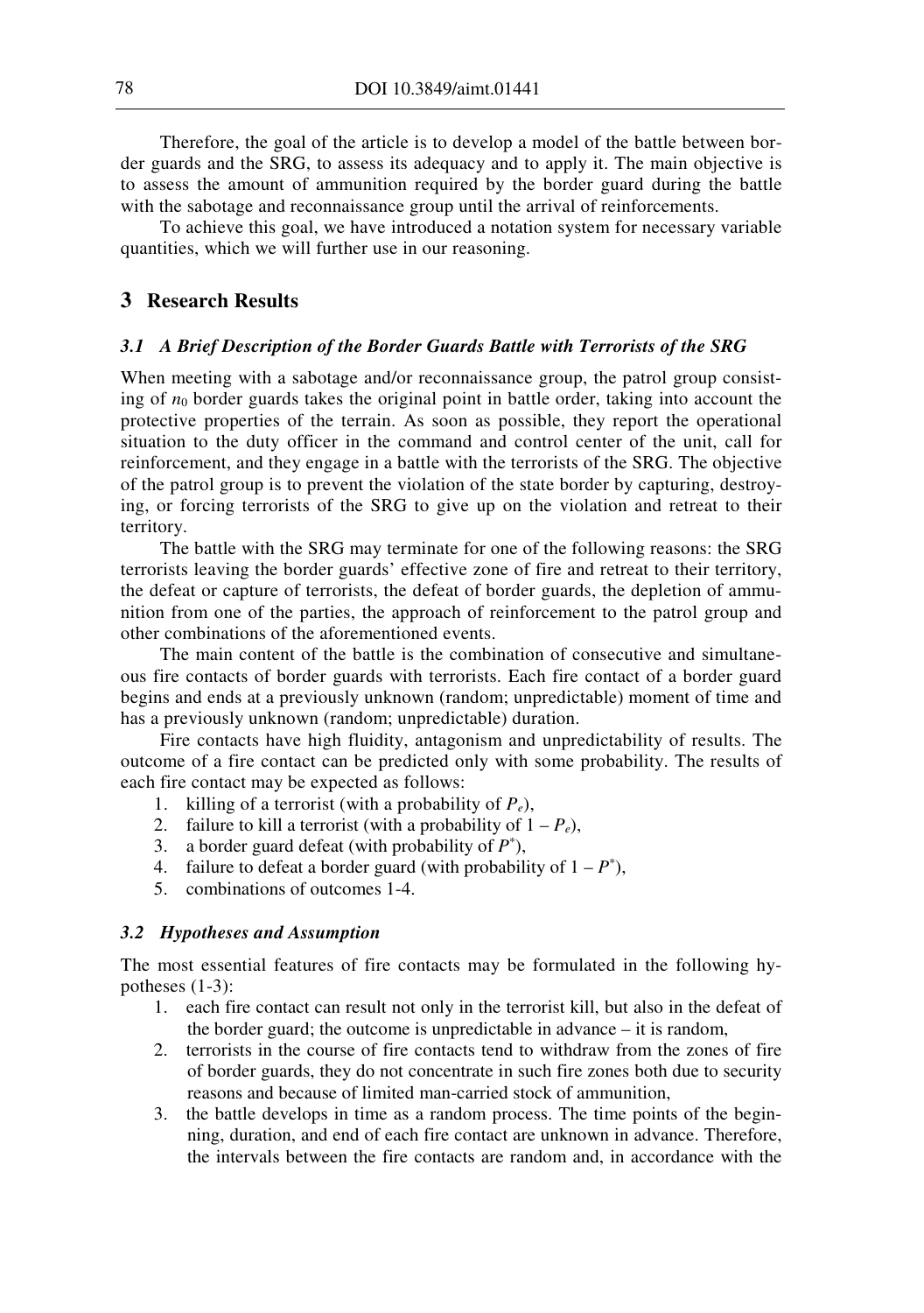well-known theorem of A. Ya. Khinchin [7], are distributed according to a law close to the exponential law.

An assumption. The level of training of each border guard is equally sufficient to fulfil the tasks of the state border guarding. The SRG terrorists also have approximately the same level of training, sufficient to perform the tasks assigned. Therefore, the conditions and the probability of the outcome of fire contacts during the battle do not change through the time. At the first stage of the model construction, we will consider that a terrorist and/or a border guard defeat are possible during a fire contact (in a single battle).

#### *3.3 Formal Consequences of Hypotheses*

Based on the future results of the model development, there will be a need to assess its adequacy to the real battle processes. Therefore, we firstly consider the possible formal consequences of hypotheses 1-3. For one fire contact between a border guard and a terrorist, let us use the above mentioned notations for the probability of fire contact outcomes. Let us find the mathematical expectation, as the limit to which the mean value of a sample of random variables tends when the sample size tends to infinity, and which has known useful properties, given, for example, in [8], of the number of terrorists killed *N<sup>e</sup>*.1 and defeated border guards *n*bg.1:

$$
N_{e,1} = 1 \cdot P_e + 0 \cdot (1 - P_e) = P_e
$$
  
\n
$$
n_{\text{bg},1} = 1 \cdot P^* + 0 \cdot (1 - P^*) = P^*
$$
\n(1)

The sought-for variables coincided with the probability of the terrorist killing and the border guard defeat respectively.

In order to reveal the internal law of the battle, let us temporarily assume the possibility of forming a corridor which is used by undefeated terrorists to infiltrate through the border into the territory of the state and assume the possibility of unlimited ammunition at the border guards. Let us also suppose that by the time of battle *t*, an average number of fire contacts equaled to  $n_{\text{fc}}$ . For convenience, let us use complete and simplified notations of the mathematical expectation of the killed number terrorists by time *t* as  $M[N_e] = N_e$  and defeated border guards as  $M[n_{bg}] = n_{bg}$ , and we obtain:

$$
M[N_e] = M\left[\sum_{i=1}^{n_{\rm fc}} N_{\rm e,1}\right] = \sum_{i=1}^{n_{\rm fc}} M[N_{\rm e,1}] = \sum_{i=1}^{n_{\rm fc}} P_{\rm e} = P_{\rm e} n_{\rm fc} \quad \text{then } N_{\rm e} = P_{\rm e} n_{\rm fc} \tag{2}
$$

$$
M\left[n_{\text{bg}}\right] = M\left[\sum_{i=1}^{n_{\text{fc}}} n_{\text{bg},1}\right] = \sum_{i=1}^{n_{\text{fc}}} M\left[n_{\text{bg},1}\right] = \sum_{i=1}^{n_{\text{fc}}} P^* = P^* n_{\text{fc}} \text{ then } n_{\text{bg}} = P^* n_{\text{fc}} \tag{3}
$$

Next, let us take into account the limited number  $n_0$  of border guards within the border patrol group and the condition that the border guard may be defeated by fire of a terrorist during each fire contact. And let us set the fight time to infinity, provided that the border guards have an unlimited supply of ammunition and the number of terrorists, who take turns entering the battle, is not limited. Then, with time, all  $n<sub>0</sub>$ border guards within the patrol group will be defeated. At that moment, the number of fire contacts  $n_{\text{fc}}$  will reach its limit  $n_{\text{fc}} \approx$  value: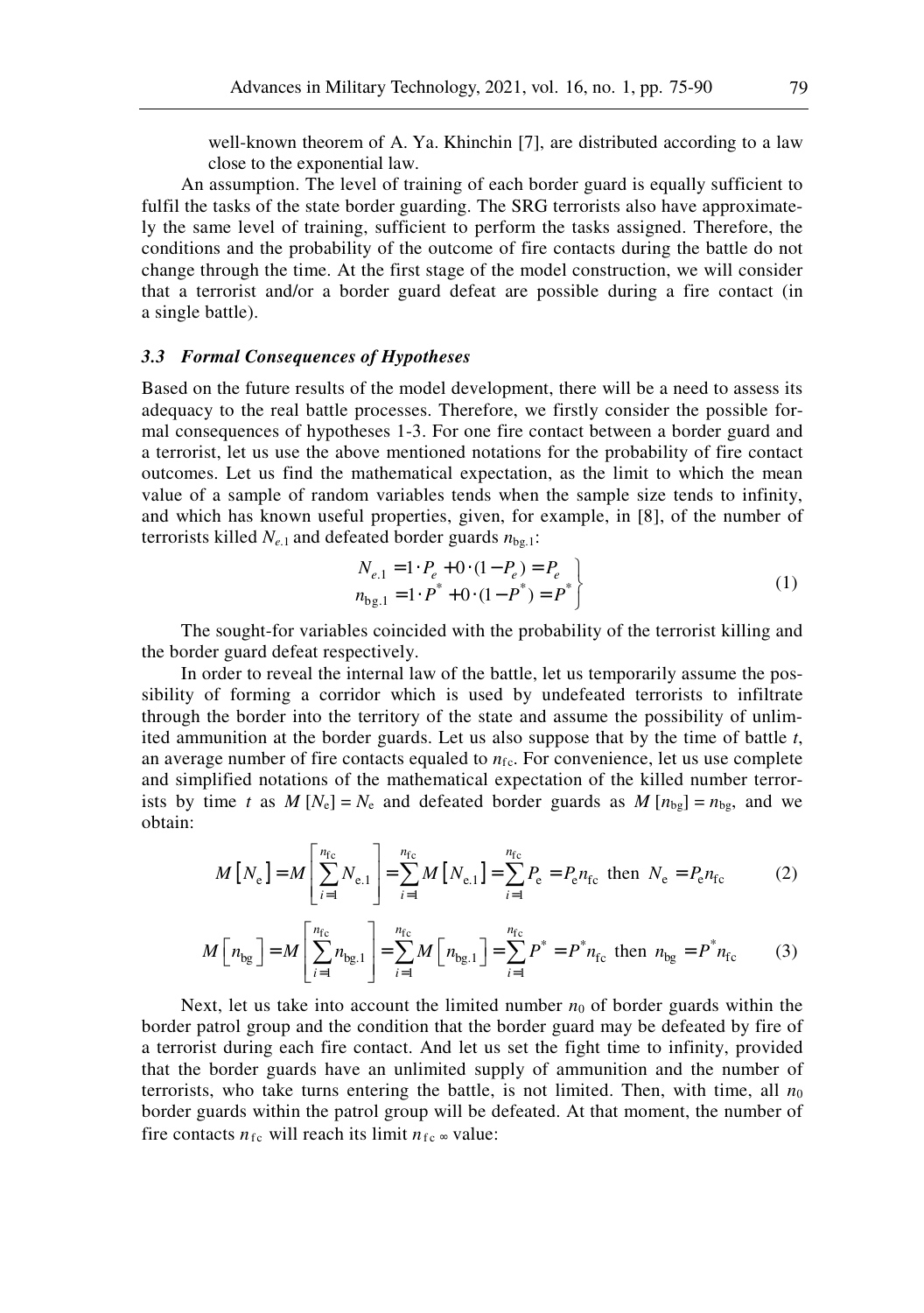$$
\lim_{t \to \infty} n_{\text{bg}}(t) = n_0 \qquad \lim_{t \to \infty} n_{\text{fc}}(t) = n_{\text{fc}} \tag{4}
$$

Let us substitute the limiting values of  $n_{bg}$  and  $n_{fc}$  from Eq. (4) into the right expression in Eq. (3) and find an estimate of the mathematical expectation of the maximum number of fire contacts until the moment of defeat of all the border guards within the patrol group, as well as the maximum number of fire contacts for one border guard:

$$
n_0 = P^* n_{f\text{cos}}
$$
 then  $n_{f\text{cos}} = \frac{n_0}{P^*}$  and  $n_{f\text{cos}}(n_0 = 1) = \frac{1}{P^*}$  (5)

It is not difficult to verify the correctness of the Eq. (5) physical meaning. If the probability of a border guard defeat in one fire contact is equal to one, i.e.,  $P^* = 1$ , then the mathematical expectation of fire contacts number will coincide with the number of border guards  $n_0$  within the patrol group.

Substituting the value of the variable  $n_{\text{fc}} \approx$  from Eq. (5) into the right expression in Eq. (2), let us find the limiting value of the mathematical expectation of number  $N_{e^{\infty}}$  of killed terrorists until the moment of all the border guards' defeat within the patrol group:

$$
N_{e\infty} = P_e n_{f_{C\infty}} = n_0 \frac{P_e}{P^*}
$$
 (6)

Having the limiting values of the fire contacts number and the casualties of the parties, let us turn to their relative variables:

$$
n_{\text{fc}}^*(t) = \frac{n_{\text{fc}}(t)}{n_{\text{fc}}}
$$
\n<sup>(7)</sup>

$$
N_{\rm e}^*(t) = \frac{N_{\rm e}(t)}{N_{\rm e}}\tag{8}
$$

$$
n^*(t) = \frac{n_{\text{bg}}(t)}{n_0} \tag{9}
$$

If we divide the left and right sides of the right expression in Eq. (3) by the number  $n_0$  of border guards within the patrol group and take into account the equalities (7) and (9), we can obtain an unexpected result – Eq. (10) of the relative values of the mathematical expectations of defeated border guards' number  $n^*(t)$  and the number of fire contacts  $n^*_{\text{fc}}(t)$ :

$$
\frac{n_{bg}(t)}{n_0} = \frac{P^* n_{fc}(t)}{n_0} = \frac{n_{fc}(t)}{n_0 / P^*} \text{ then } n^*(t) = \frac{n_{fc}(t)}{n_{fc}} = n_{fc}^*(t) \tag{10}
$$

Let us multiply the numerator and denominator of the right side of Eq. (9) by the probability  $P_e$  of the terrorist killing as a result of a fire contact, and find the Eq. (11):

$$
n^*(t) = \frac{P_{\rm e} n_{\rm fc}(t)}{P_{\rm e} n_{\rm fcc}} = \frac{N_{\rm e}(t)}{N_{\rm ecc}} = N_{\rm e}^*(t)
$$
(11)

Eqs (10) and (11) are obtained on the basis of the most essential hypotheses 1-3 for the battle processes by using admissible operations with mathematical expectations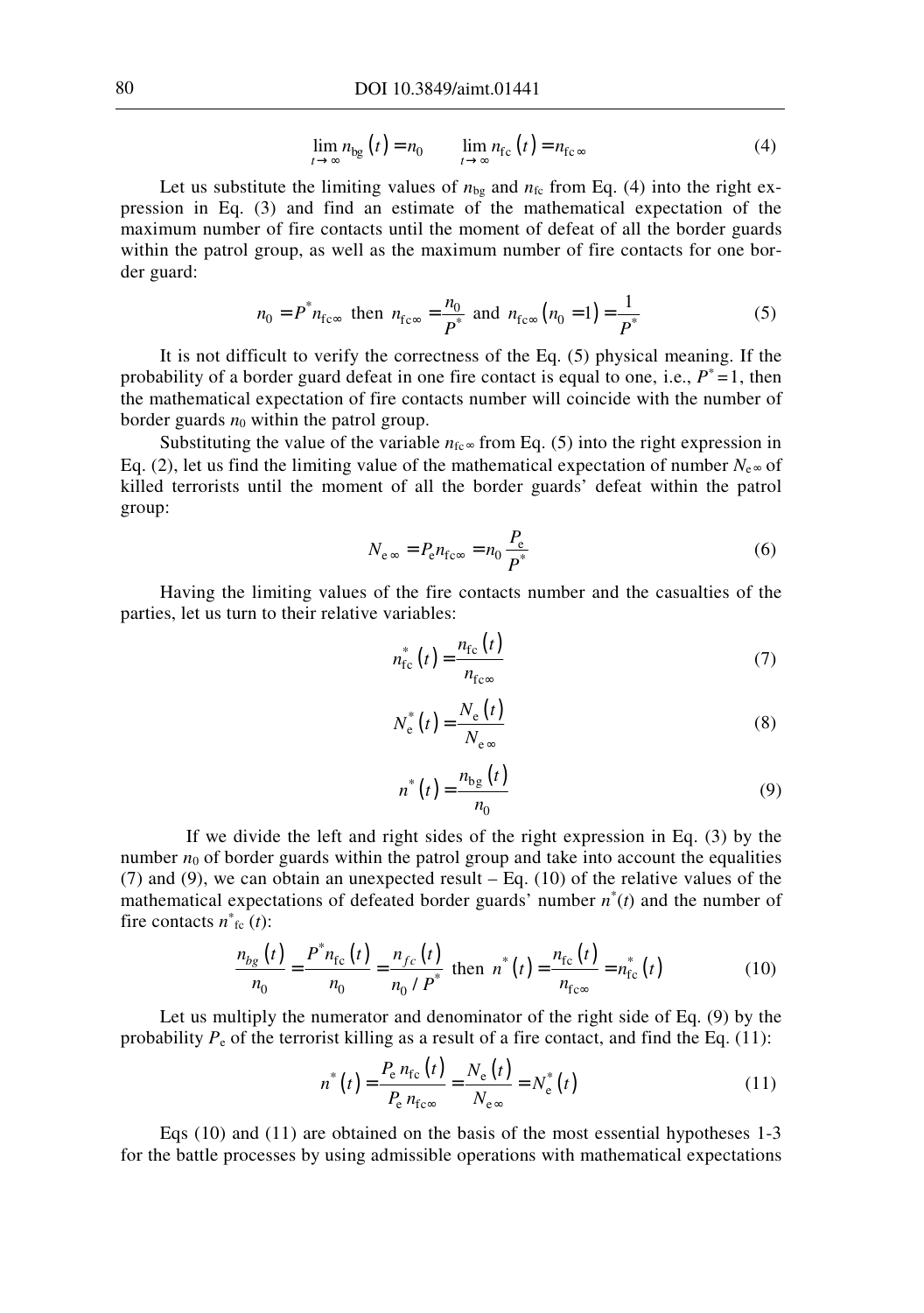(5) of random variables which allow us to formulate a new statement about the regular property of the battle process between the border guards of patrol group and the terrorists of SRG.

A consequence of hypotheses 1-3, which concern the most significant features of the fire contacts of border guards with terrorists, is the equality of the relative values of the mathematical expectations of the number of fire contacts and the casualties of the parties at any moment of the battle:

$$
n^*(t) = N_e^*(t) = n_{\text{fc}}^*(t)
$$
\n(12)

which is the internal law of any battle. In this case, the absolute values of these parameters can have different meanings depending on the conditions of the battle.

For the extreme values of time *t*, it is easy to verify the Eq. (12). Indeed, at the beginning of the battle, all variables (7)-(9) in the Eq. (12) are strictly equal to zero. At the time of all border guards' defeat, the values of all these variables become equal to one.

If in the process of verification of the model developed below, the Eq. (12) of the relative casualties of the parties is/were found, such a model can be considered adequate to a real battle with the accuracy of hypotheses 1-3 on the most essential properties of battle processes. Otherwise, the model adequacy becomes doubtful and the application of such a model becomes inappropriate.

#### *3.4 Simplest Model of Individual Border Guard's Battle with Terrorists*

Let us list possible states  $S_{ij}$  of border guard during the battle, essential for the purposes of his actions, that is, those states that differ in the possibility of opening fire at the "next" terrorist.

In the state designation  $S_{ii}$ , the first index *i* is used to indicate the number of defeated border guards in this state, the second index *j* is used to indicate the number of terrorists being fired at in this state:

- $S_{00}$  a border guard is not defeated, and is free,
- $S_{01}$  a border guard is not defeated, and is firing at one terrorist,
- $S_{10}$  a border guard is defeated and cannot shoot the terrorists.

We can obtain the diagram of the individual border guard's battle simplest model (Fig. 1), where the transition from the state  $S_{00}$  to the state  $S_{01}$  is possible upon detection of another terrorist and is characterized by the intensity (frequency) of the fire contacts *I*.

Each fire contact can continue for random time *T*random, and can end due to one or a combination of the above mentioned and other reasons. In accordance with the known limit theorem of A. Ya. Khinchin [7], this feature allows us to affirm the distribution of the fire contact duration according to a law close to the exponential law with the mathematical expectation  $T_{\text{avr}}$ , with  $\mu$  parameter and with the intensity *I* of fire contact occurrence:

$$
M\left[T_{\text{random}}\right] = T_{\text{avr}} \qquad \mu = \frac{1}{T_{\text{avr}}} \qquad I = \frac{N_{\text{tr}}}{L_{\text{str}}} v_{\text{tr}} \tag{13}
$$

When assessing the intensity *I*, the number of terrorists in the group  $N_{tr}$ , the strip width  $L_{str}$  to be overcome by the terrorists within the zone of fire of border guards and the average speed of movement  $v_{tr}$  of terrorists across this strip are taken into account.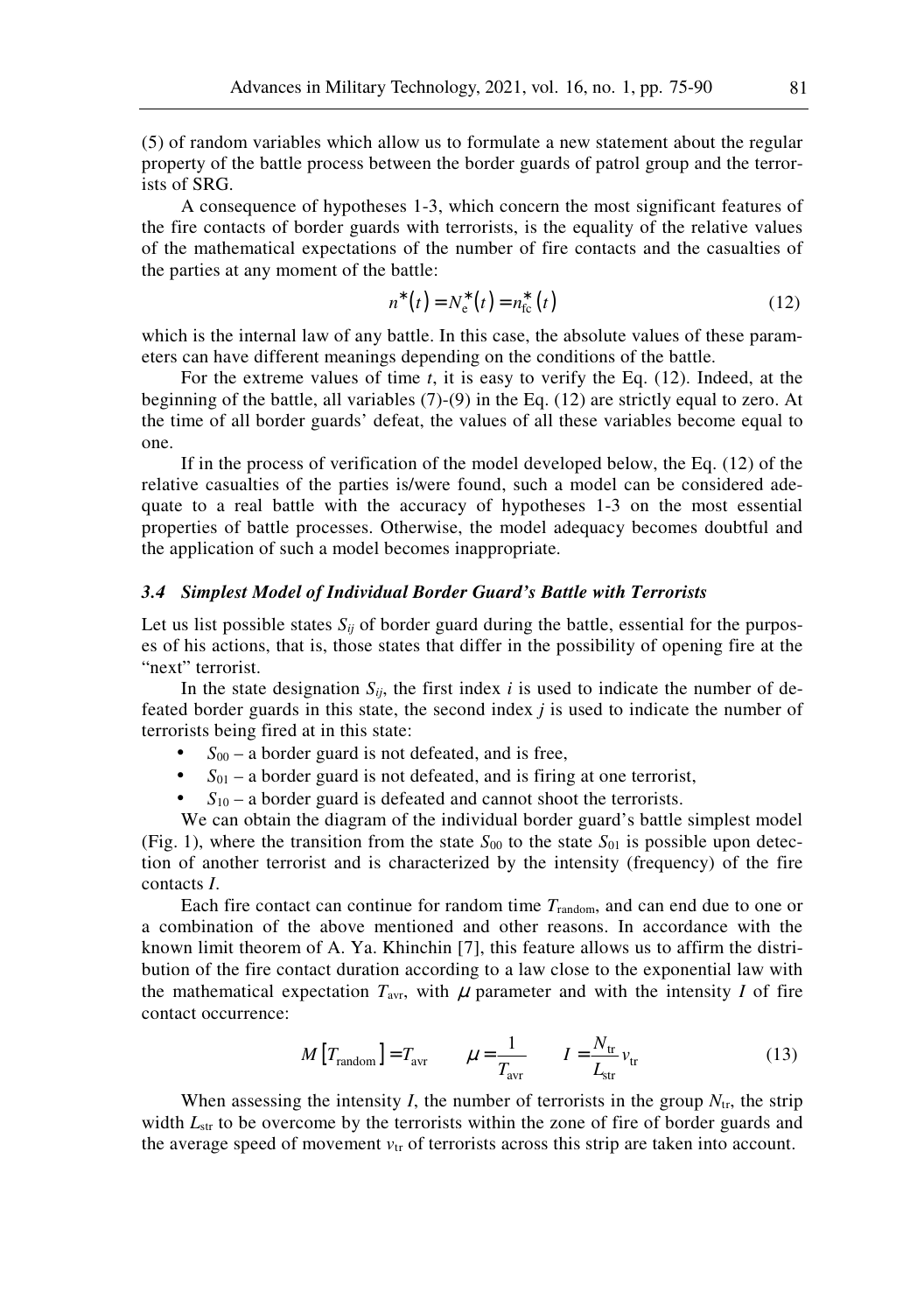

#### *Fig. 1 Diagram of simplest model of border guard battle with terrorists*

Each fire contact can result in the defeat of the border guard with probability  $P^*$ and the transition of the process (Fig. 1) from the state  $S_{01}$  to the state  $S_{10}$ , or with probability  $1 - P^*$  can have a successful outcome for the border guard, which leads to the transition from the state  $S_{01}$  to the state  $S_{00}$ .

The exponential distribution of random variables in the battle process under consideration makes it possible to seek its analytic description in the class of Markov processes with continuous time and discrete states. Therefore, let us set up a system of Kolmogorov-Chapman differential equations [7] for the probabilities  $P_{ii}$  of the states  $S_{ij}$  of the battle model (Fig. 1), where, for convenience, let us denote derivatives by a point over the probabilities of the states and omit the dependence of probabilities on time as follows:

$$
\dot{P}_{00} = -IP_{00} + \mu \left(1 - P^* \right) P_{01} \n\dot{P}_{01} = -\mu P_{01} + IP_{00} \n\dot{P}_{10} = \mu P^* P_{01}
$$
\n(14)

Let us integrate the equations' system (14) under initial conditions:

$$
P_{00}(t=0) = 1; \quad P_{01}(t=0) = P_{10}(t=0) = 0 \tag{15}
$$

We will get:

$$
P_{00} = C_1 e^{\lambda_1 \mu t} + C_2 e^{\lambda_2 \mu t}
$$
  
\n
$$
P_{01} = \frac{\rho}{\alpha} \left[ e^{\lambda_1 \mu t} - e^{\lambda_2 \mu t} \right]
$$
  
\n
$$
P_{10} = 1 - \frac{1}{\alpha} \left[ \lambda_1 e^{\lambda_2 \mu t} - \lambda_2 e^{\lambda_1 \mu t} \right]
$$
\n(16)

where

$$
\rho = \frac{I}{\mu}; \quad \alpha = \sqrt{1 + \rho^2 + 2\rho \left(1 - 2P^*\right)}; \quad C_{1,2} = \frac{\alpha \pm (1 - \rho)}{2\alpha}; \quad \lambda_{1,2} = \frac{\pm \alpha + (1 + \rho)}{2} \quad (17)
$$

The mathematical expectation of the number  $n_{fc}$  of fire contacts (of the attacked terrorists of the SRG) by the time of the battle *t* will be determined taking into account the time of the border guard's stay in the occupied state  $S_{01}$  and its "productivity" $\mu$ :

$$
n_{\rm fc}(t) = \mu \int_{0}^{t} P_{01}(\tau) d\tau = \frac{1}{P^*} \bigg[ 1 - \frac{1}{\alpha} \bigg( \lambda_1 e^{\lambda_2 \mu t} - \lambda_2 e^{\lambda_1 \mu t} \bigg) \bigg]
$$
(18)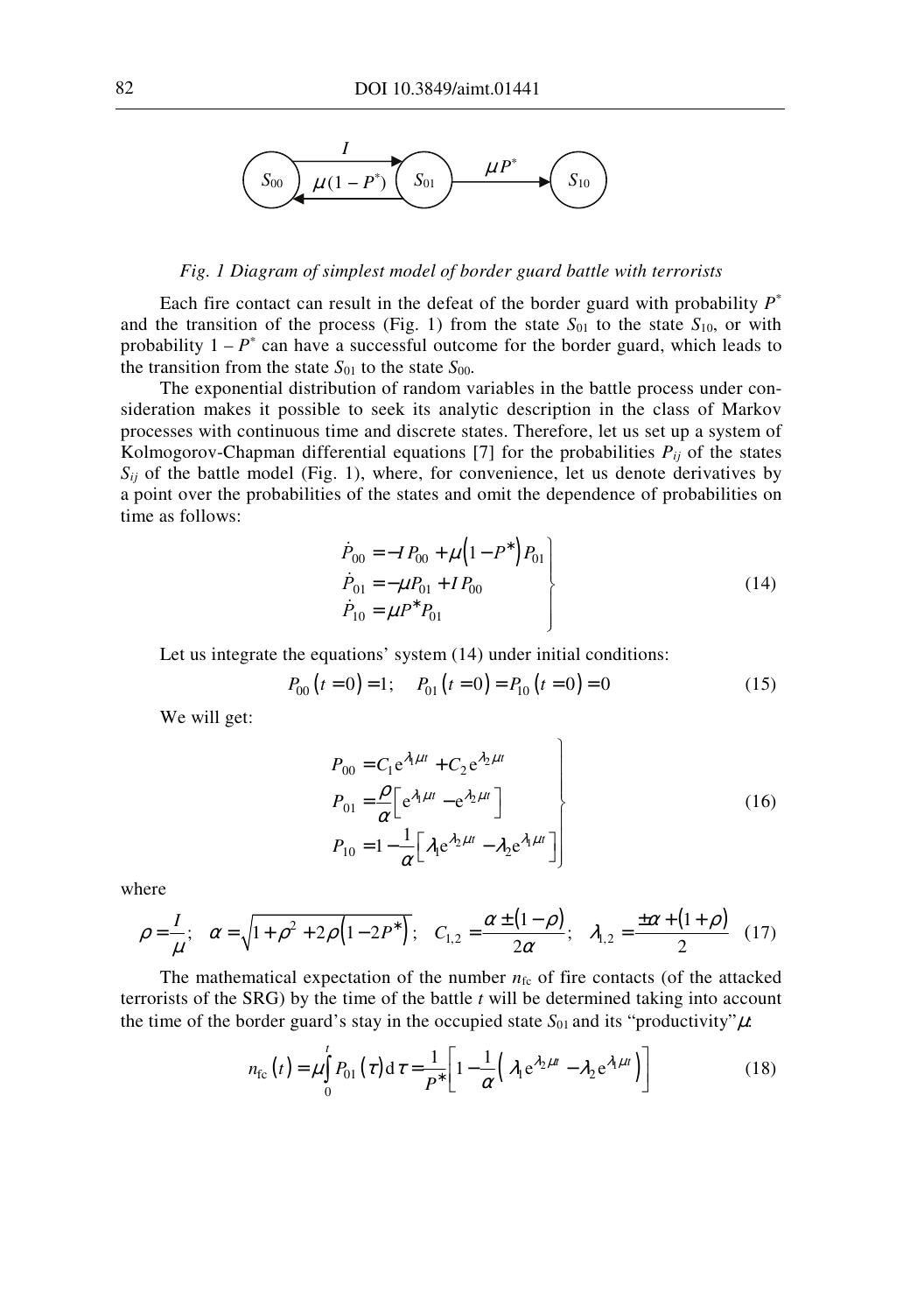#### *3.5 Verification of the Battle Simplest Model*

The maximum possible value of the mathematical expectation of the number of fire contacts for the entire time until the moment of the border guard's defeat can be found, passing to the limit in the Eq. (18):

$$
n_{\text{fc}\infty} = \lim_{t \to \infty} n_{\text{fc}}(t) = \frac{1}{P^*} \left( 1 - \frac{1}{\alpha} \cdot 0 \right) = \frac{1}{P^*}
$$
 (19)

Let us note that the result (19) has coincided with the value (5) obtained earlier for this variable concerning one border guard.

In order to verify the adequacy of battle model Eqs (16)-(19) of an individual border guard, let us find the relative value of the mathematical expectation for the number of fire contacts at any time *t* of the battle. To this end, let us divide the left side of Eq. (18) into the left side of Eq. (19) and the right side of Eq. (18) by the right side of Eq. (19), then we get:

$$
\frac{n_{\rm fc}(t)}{n_{\rm fcc}} = \frac{1}{P^*} \bigg[ 1 - \frac{1}{\alpha} \Big( \lambda_1 e^{\lambda_2 \mu t} - \lambda_2 e^{\lambda_1 \mu t} \Big) \bigg] \bigg( \frac{1}{P^*} \bigg)^{-1} \tag{20}
$$

After reducing the same variables, we will find:

$$
n_{\rm fc}^*(t) = 1 - \frac{1}{\alpha} \left( \lambda_1 e^{\lambda_2 \mu t} - \lambda_2 e^{\lambda_1 \mu t} \right)
$$
 (21)

The relative value of the mathematical expectation  $n^*(t)$  of the number of defeated border guards at any time of the battle *t* is found taking into account the known properties of the mathematical expectation of random variables [8]:

$$
n^*(t) = \frac{n_{\text{bg}}(t)}{n_0} = \frac{n_{\text{bg}}(t)}{1} = n_{\text{bg}}(t) = 0 \cdot \left[ P_{00}(t) + P_{01}(t) \right] + 1 \cdot P_{10}(t) = P_{10}(t) \quad (22)
$$

Thus, the relative value of the mathematical expectation of the number of defeated border guards at any time is equal to the probability of the state  $P_{10}$ :

$$
n^*(t) = P_{10}(t) = 1 - \frac{1}{\alpha} \left( \lambda_1 e^{\lambda_2 \mu t} - \lambda_2 e^{\lambda_1 \mu t} \right)
$$
 (23)

Comparing Eqs (21) and (23), we can see that they are identical:

$$
n^*(t) = n_{\text{fc}}^*(t) \tag{24}
$$

Using Eqs (2), (6) and (8) we can see that the expression for the relative value of the mathematical expectation  $N_e^*(t)$  of the number of killed terrorists differs from the expression for  $n_{fc}^{*}(t)$  by the probability of the terrorist kill and, at the same time, it coincides with Eq. (21):

$$
N_{\rm e}^*(t) = \frac{N_{\rm e}(t)}{N_{\rm e}\,\infty} = \frac{P_{\rm e}n_{\rm fc}(t)}{P_{\rm e}n_{\rm f\infty}} = \frac{n_{\rm fc}(t)}{n_{\rm f\infty}} = n_{\rm fc}^*(t)
$$
\n(25)

Based on Eqs (19)-(25), it can be stated that there is the presence of equality of relative values of the mathematical expectations number of fire contacts and losses of the sides

$$
n^*(t) = N_e^*(t) = n_{\text{fc}}^*(t)
$$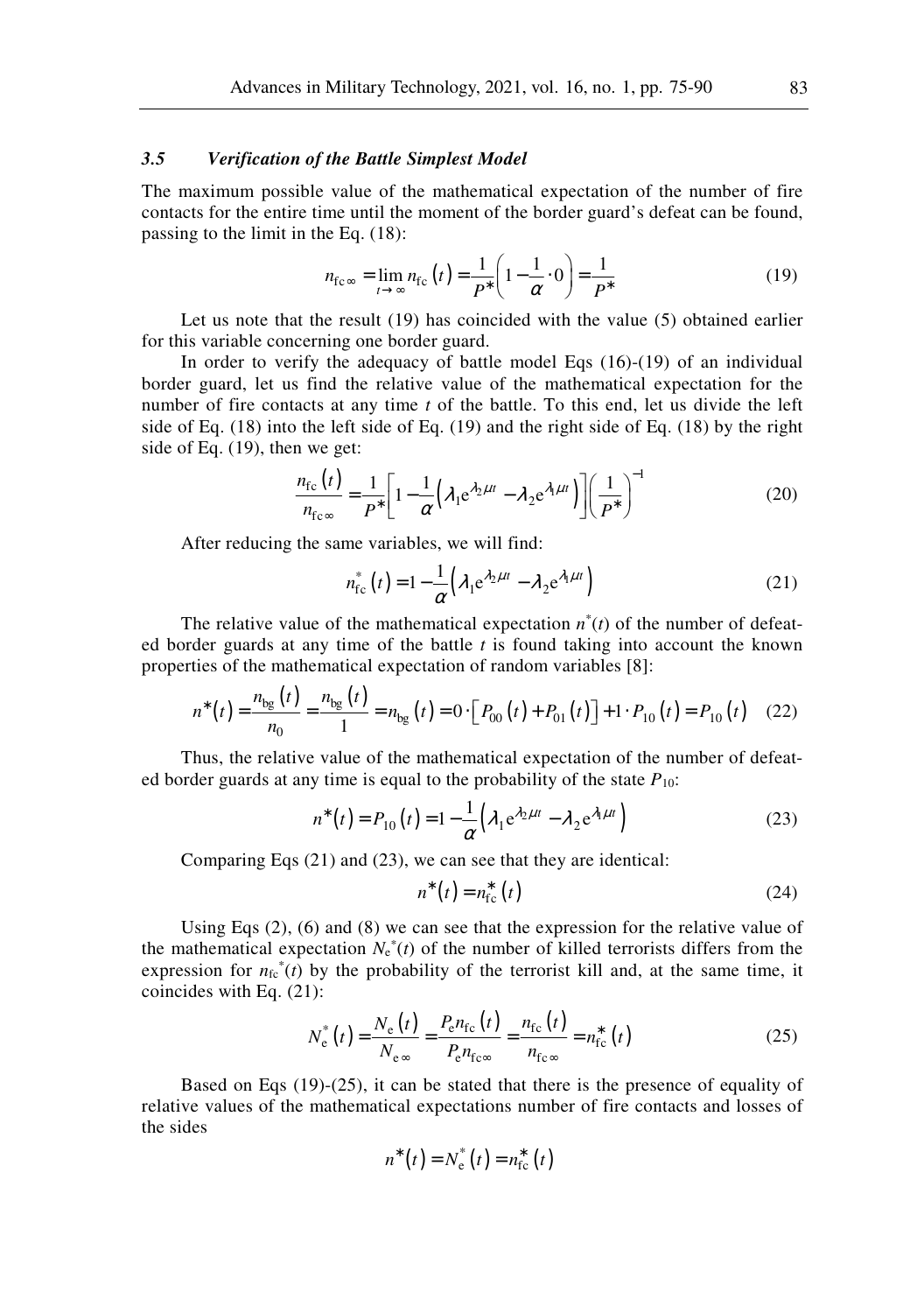in the analytical description Eqs (14)-(18) of the simplest battle model.

Thus, the obtained simplest model of the battle of an individual border guard proves to be adequate to a real battle with the accuracy of accepted hypotheses 1-3 concerning the most significant features of the battle. This allows us to return to the main goal of the research, i.e. to assess the size of the ammunition load needed for the border guards within a patrol group in the course of battle with sabotage and reconnaissance group until reinforcement approaches.

In the zero approximation, we can assume that each of the border guards within the patrol group will have to fight not with all of the terrorists  $N_{tr}$  of the SRG, but only with a part of them, which leads to a decrease in the initial intensity of the fire contacts in  $n_0$  times:

$$
I_1 = I / n_0 \tag{26}
$$

#### *3.6 Searching for Border Patrol Group Ammunition Amount*

The regular ammunition load to the border guard's weapons of the patrol group has a weight of  $Q_{\text{alw}}$  and it can provide  $F_{\text{fc}}$  fire contacts on average. However, during the battle, casualties of terrorists of the SRG and the border guards are possible. The goal of the battle is to defeat the opposite party. Hence, the end of the battle occurs at the time of  $t_{cr}$ , when there is a decrease in the numerical strength of the group to a threshold level  $\beta$ , at which its fighting efficiency is lost:

$$
n^*\left(t_{\text{cr}}\right) = \frac{n_{\text{bg}}\left(t_{\text{cr}}\right)}{n_0} \ge \beta \tag{27}
$$

Using the lower limit state for the parameter  $\beta$  it is not difficult to find the number of fire contacts and casualties of the parties at that time without performing complex calculations, if we use Eq.  $(12)$  and Eqs  $(7)-(9)$ :

$$
n_{\rm fc}(t_{\rm cr}) = \beta n_{\rm fc} = \beta \frac{n_0}{P^*}; \quad N_{\rm e}(t) = \beta N_{\rm e} = \beta n_0 \frac{P_{\rm e}}{P^*}; \quad n_{\rm bg}(t_{\rm cr}) = \beta n_0 \tag{28}
$$

The expressions (28) will take the following form for an individual border guard:

$$
n_{\rm fc}(t_{\rm cr}) = \beta n_{\rm fc} = \frac{\beta}{P^*}; \quad N_{\rm e}(t) = \beta N_{\rm ee} = \beta \frac{P_{\rm e}}{P^*}; \quad n_{\rm bg}(t_{\rm cr}) = \beta \tag{29}
$$

The sufficiency of the existing ammunition load of an individual border guard can be verified taking into account Eq. (29) from the inequality (30):

$$
F_{\rm c} \ge \frac{\beta}{p^*} \tag{30}
$$

The assessment of time duration  $t_F$ , in the course of which an existing ammunition load can be consumed from the Eq. (31) by taking into account Eq. (18):

$$
F_{\rm c} = \frac{1}{P^*} \left[ 1 - \frac{1}{\alpha} \left( \lambda_1 e^{\lambda_2 \mu t_F} - \lambda_2 e^{\lambda_1 \mu t_F} \right) \right] \tag{31}
$$

The assessment of the parameters  $(P_e, P^*, T_{\text{avr}})$  of the level of the border guards training within the patrol group is not difficult and is carried out during their professional training. The inequality (30) shows that border guards having a higher level of training (with a lower probability value  $P^*$  of defeat) have a greater potential number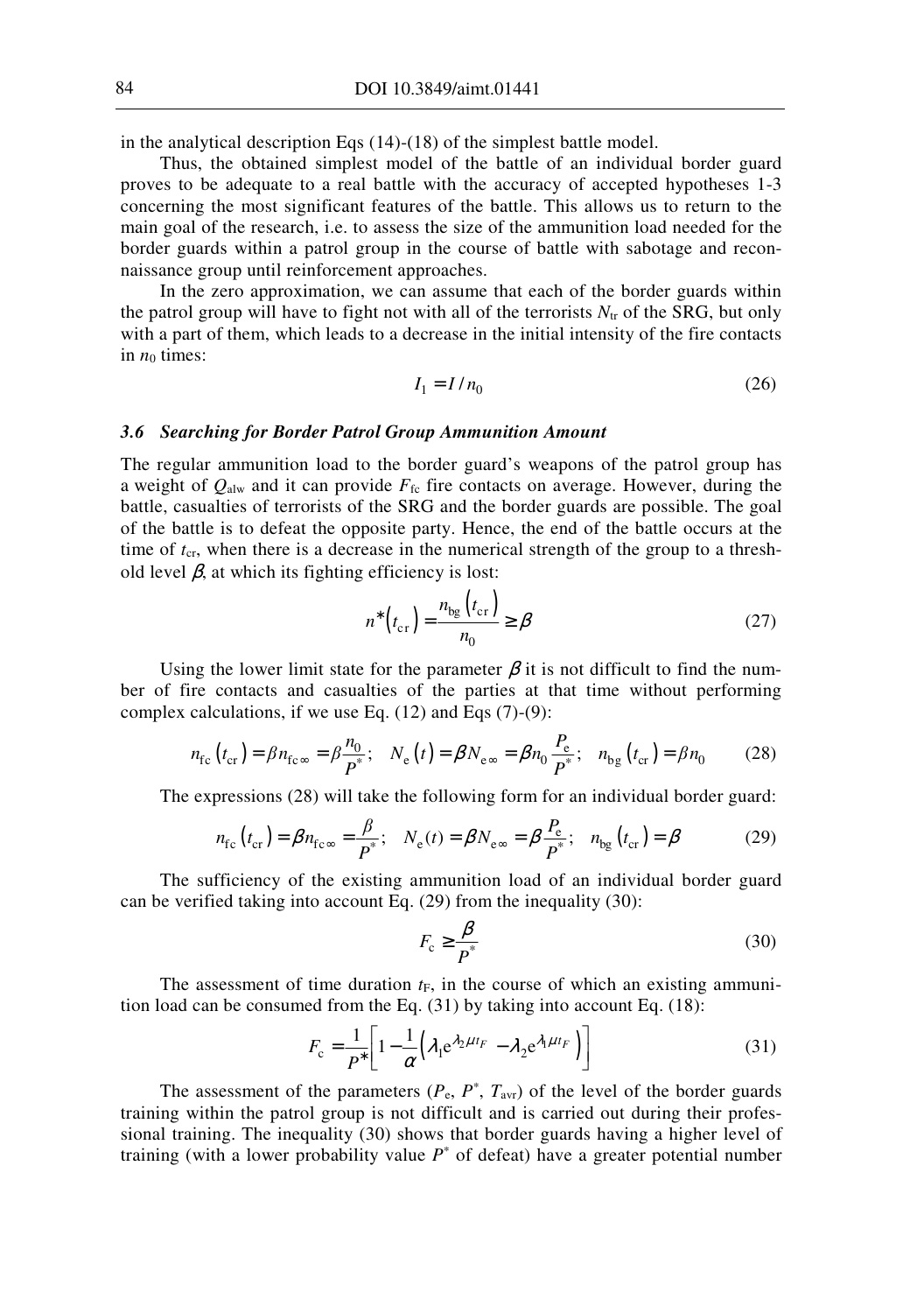of fire contacts and may need a bigger ammunition load. The limitation in this case is the total weight  $O_w$  of the ammunition load  $O_{\text{alw}}$  and the standard equipment  $O_{\text{st.eq}}$ , which should not exceed the physiologically acceptable value *Q*m:

$$
Q_{\rm w} = (Q_{\rm alw} + Q_{\rm st.eq}) \le Q_{\rm m} \tag{32}
$$

However, the battle mission fulfilment depends on the possibility of the timely arrival of reinforcements to the place of the patrol group battle with the SRG. The arrival time *t*ar.t is determined by the preparation time *t*pr.t of the alert forces to the departure and the duration  $t_{\text{mv}}$  of the en-route movement to the battlefield at the distance of  $D_{\text{mv}}$  with the average speed of *v*:

$$
t_{\rm art} = t_{\rm pr.t} + t_{\rm mv} = t_{\rm pr.t} + \frac{D_{\rm mv}}{v}
$$
 (33)

The critical time value, at the expiration of which the battle capability of the border guards patrol group can be lost, can be calculated from Eq. (34):

$$
P_{10}(t_{\rm cr}) \ge \beta \text{ then } \frac{1}{\alpha} \Big( \lambda_1 e^{\lambda_2 \mu t_{\rm cr}} - \lambda_2 e^{\lambda_1 \mu t_{\rm cr}} \Big) = 1 - \beta \tag{34}
$$

If the critical time  $t_{cr}$  of the border guards patrol group battle capability loss or the time  $t_F$  of the ammunition consumption is less than the arrival time of the reinforcement:

$$
\left(t_{\rm F} < t_{\rm art}\right) \cup \left(t_{\rm cr} < t_{\rm art}\right) \tag{35}
$$

then terrorists of the SRG may be in time to  $(t_F < t_{art}) \cup (t_{cr} < t_{art})$  defeat the border guards of the patrol group and cross the state border, thus violating the defence of the state border. Preliminary assessments allow each time to receive the value of the maximum possible "safe" remoteness of the patrol group from the location of the border guards' alert forces. If Eq. (35) is true, either the length of the patrol group's route should be reduced, or the border guards with a higher level of training and with increased ammunition load should be assigned to the border patrol group. The amount of the ammunition load of such a border guard must ensure that the average number of fire contacts is fulfilled (18) not less than the value obtained from the Eq. (36):

$$
n_{\rm fc}(t_{\rm art}) = \frac{1}{P^*} \left[ 1 - \frac{1}{\alpha} \left( \lambda_1 e^{\lambda_2 \mu t_{\rm art}} - \lambda_2 e^{\lambda_1 \mu t_{\rm art}} \right) \right]
$$
(36)

If the condition (35) is true, the increase  $\Delta F_{\text{inc}}$  of the existing  $Q_{\text{alw}}$  ammunition load and the final weight  $Q_{fwa}$  of the ammunition load can be estimated from Eq. (37):

$$
\Delta F_{\text{inc}} = \frac{n_{\text{fc}}(t_{\text{art}}) - F_{\text{c}}}{F_{\text{c}}}; \quad Q_{\text{fw al}} = Q_{\text{alw}}(1 + \Delta F_{\text{inc}})
$$
(37)

The new weight of the ammunition load should be checked by Eq. (32) for its admissibility (see new  $Q_{\text{alw}} = Q_{\text{fw al}}$ ).

The considered simplest model allows obtaining assessments of the size (see Eq. (37)) of the ammunition load needed by the patrol group in order to conduct battle with a sabotage and reconnaissance group prior to the reinforcement approach. But this model does not take into account the information component of the battle, which is related to the timely detection of the terrorists by the border detail guard, and can be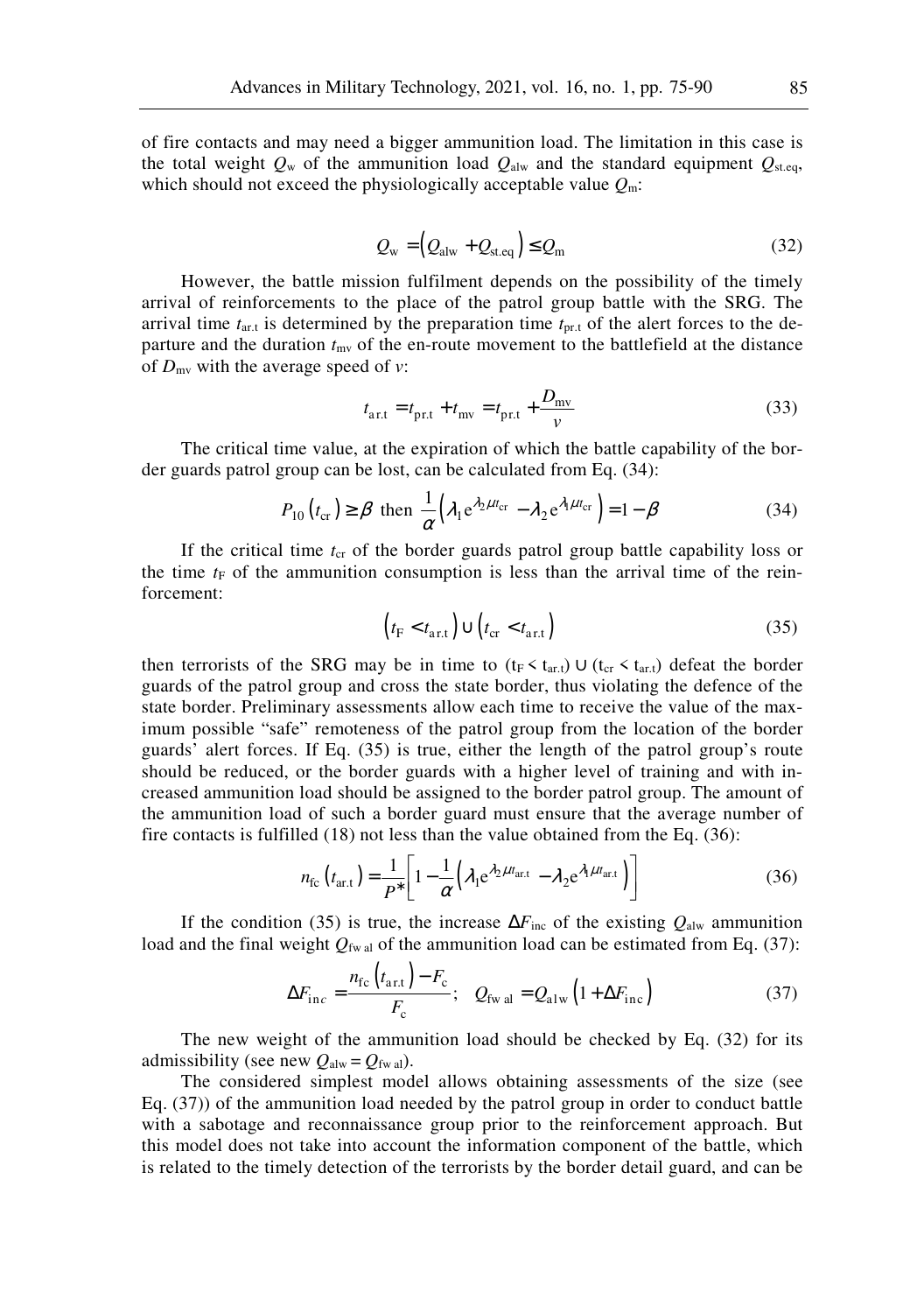assessed by the probability  $P_d$  for timely detection and reduce the capabilities of the patrol group.

So, untimely detected terrorist can attack and defeat the border guard with impunity who is in the state of  $S_{00}$  i.e. "the border guard is not defeated and is free". Such an event is not reliable and it can be assessed by the probability  $P_h$  of the border guard's defeat with impunity. Nevertheless, it does not change the logic of assessing the casualties of the parties and the needs of the border guards in the ammunition load, but it determines the need to refine the model.

#### *3.7 Complete Model of Battle and Verification of its Adequacy*

A complete model of the battle between an individual border guard and terrorists of the SRG is shown in Fig. 2.



*Fig. 2 Diagram of complete model for a border guard battle with terrorists* 

The intensities of the transitions (see Eq. (38)) within the complete battle model (Fig. 2) take into account all known versions of fire contacts, i.e. duel fight and battles with consideration of terrorists' impunity and have the following form:

$$
I_{\rm d} = IP_{\rm d}; \quad I_{\rm h} = I\left(1 - P_{\rm d}\right)P_{\rm h}; \quad I_{\rm r} = \mu\left(1 - P^*\right); \quad I_{\rm v} = \mu P^* + I_{\rm h} \tag{38}
$$

This model (Fig. 2) is described by a system of linearly independent Kolmogorov-Chapman differential equations:

$$
\dot{P}_{00} = -\left(I_{\rm h} + I_{\rm d}\right) P_{00} + I_{\rm r} P_{01} \n\dot{P}_{01} = I_{\rm d} P_{00} - \left(I_{\rm r} + I_{\rm v}\right) P_{01}
$$
\n(39)

 $\Delta$ 

which are integrated under the initial conditions (15), where  $P_{10}=1-P_{01}-P_{00}$ .

$$
P_{00} = C_1 e^{\lambda_1 t} + C_2 e^{\lambda_2 t}
$$
  
\n
$$
P_{01} = \frac{a_{21}}{\alpha} \left[ e^{\lambda_1 t} - e^{\lambda_2 t} \right]
$$
  
\n
$$
P_{10} = 1 - \frac{1}{2\alpha} \left[ \left( \alpha + \delta \right) e^{\lambda_1 t} + \left( \alpha - \delta \right) e^{\lambda_2 t} \right]
$$
\n(40)

where  $a_{ij}$  and  $C_{12}$  are the coefficients:

$$
a_{11} = -(I_h + I_d) \quad a_{12} = I_r = \mu (1 - P^*) \quad C_1 = \frac{I_d + I_h + \lambda_2}{\lambda_2 - \lambda_1} a_{21} = I_d = IP_d \quad a_{22} = -(I_r + I_v) \quad C_2 = \frac{-I_d - I_h - \lambda_1}{\lambda_2 - \lambda_1} \tag{41}
$$

 $\lambda_1$  and  $\lambda_2$  are the roots of the characteristic equation: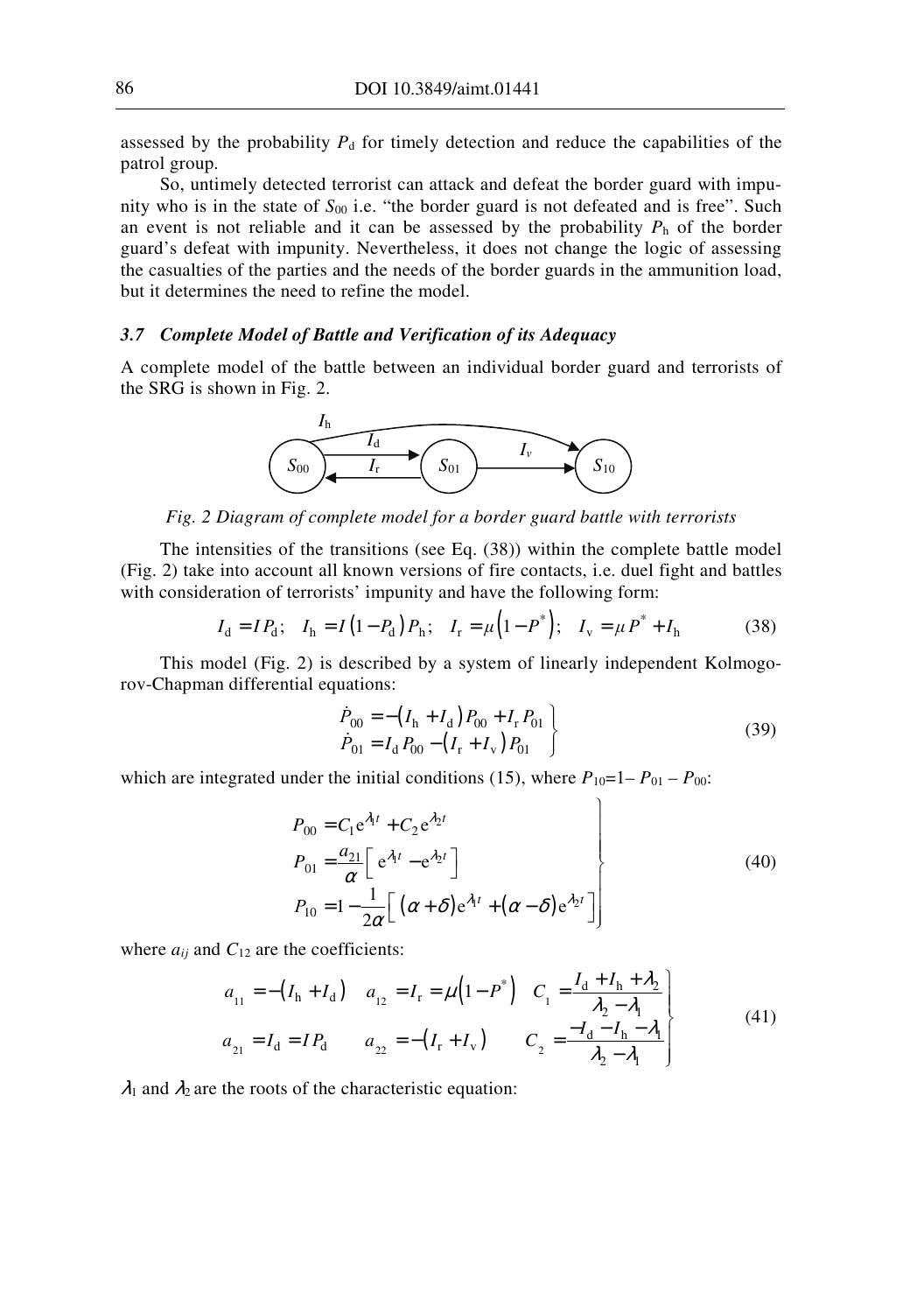$$
\lambda_{1,2} = \frac{\left(a_{11} + a_{22}\right) \pm \alpha}{2} \qquad \delta = \left(a_{11} - a_{22}\right) + 2a_{21} \n\alpha = \sqrt{\left(a_{11} + a_{22}\right)^2 - 4\left(a_{11}a_{22} - a_{21}a_{12}\right)}
$$
\n(42)

The mathematical expectation of the fire contacts number at any time of the battle Eq.  $(43)$  is analogous to the Eq.  $(18)$ :

$$
n_{\rm fc}(t) = \mu \int_{0}^{t} P_{01}(\tau) d\tau = \frac{\mu a_{21}}{\lambda_1 \lambda_2 \alpha} \Big( \lambda_2 e^{\lambda_1 t} - \lambda_1 e^{\lambda_2 t} + \alpha \Big)
$$
(43)

and it has a limiting value:

$$
n_{\text{fc}\infty} = \lim_{t \to \infty} n_{\text{fc}}(t) = \frac{\mu a_{21}}{\lambda_1 \lambda_2} \tag{44}
$$

It is obvious that the complete model is also characterised by the condition of equality of the normalized values for the mathematical expectations of the fire contacts number and losses of the parties Eq. (12). When the probability  $P_d$  of detecting terrorists in the course of the battle tends to one unit, all the calculated Eqs (40)-(44) automatically switch to the form of the expressions considered for the simplest model of the battle.

However, in the case of a more complete account of the conditions of the battle, one should use Eq. (45) instead of Eq. (36):

$$
n_{\rm fc}\left(t_{\rm ar.t}\right) = \frac{\mu a_{21}}{\lambda_1 \lambda_2 a} \left(\lambda_2 e^{\lambda_1 t_{\rm ar.t}} - \lambda_1 e^{\lambda_2 t_{\rm ar.t}} + \alpha\right)
$$
(45)

#### *3.8 Verification of Battle Model Suitability for Practical Calculations*

In order to test the suitability of the developed model for its intended use, let us perform calculations for conditions close to possible real-life conditions.

The reinforced patrol group of four border guards should patrol a 20 km long sector of the state border. The most difficult variant of the task execution includes the possibility of identifying a sabotage and reconnaissance group, consisting of seven terrorists at the maximum distance from the place of permanent disposition of the border guard subunit. The values of the border guards training level parameters were assessed during their professional training and are presented in Tab. 1. This table also shows all initial data in the form of the notations used in this text, as well as the results of calculations using the Eqs (38)-(45) of the complete model of the battle.

The size of the border guard ammunition load (Tab. 1, item 16) in this example allows him to conduct battle on average for 23 minutes (Tab. 1, item 36). This means that the ammunition load will be consumed 5 minutes earlier then the expiration of the critical time (Tab. 1, item 35) and prior to the 26 min arrival time of reinforcements (Tab. 1, item 34). As a result, we can expect a defeat of the patrol group and crossing of the state border by terrorists.

Increasing the present size of the ammunition load by 30 % to  $F_{\text{fc}} = 2$  allows increasing the average time until the consumption of the ammunition (Tab. 1, item 40) and ensuring the sustainability of the task accomplishment on the state border guarding until reinforcements arrival time.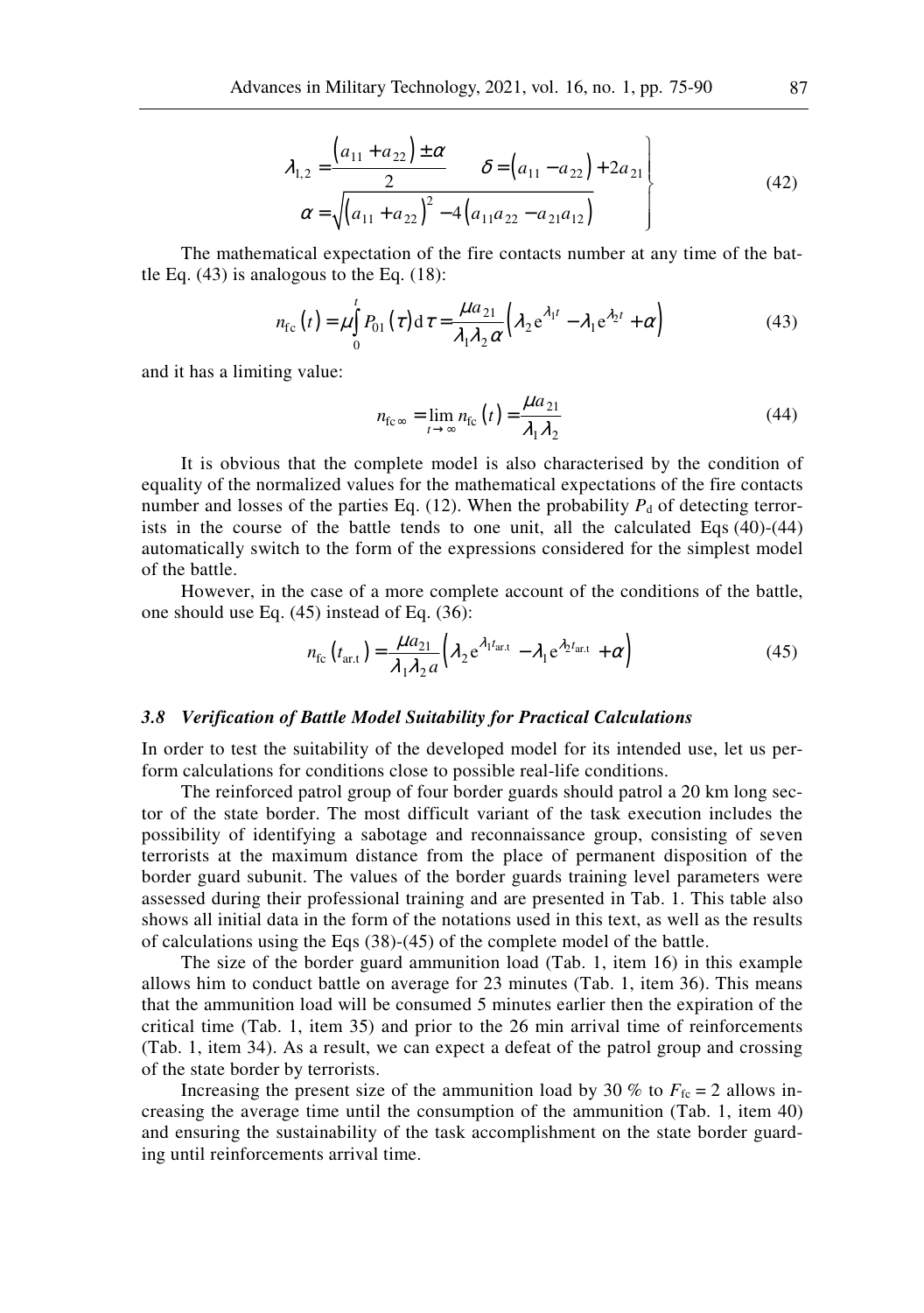|                | <b>No Argument Value</b> |             |    | No Argument Value No Argument Value |           |        |                         |                       |    | <b>No Argument</b>       | <b>Value</b> |
|----------------|--------------------------|-------------|----|-------------------------------------|-----------|--------|-------------------------|-----------------------|----|--------------------------|--------------|
| 1              | n <sub>0</sub>           | 4           | 11 | $T_{\rm avr}$ , [min]               |           |        | $0.5$ 21 $Id$ , [1/min] | 0.127 31              |    |                          | 2.1277       |
| $\overline{2}$ | $\beta$                  | 0.75        | 12 | $\mu$ , [1/min]                     | 2         |        | 22 $Ih$ , [1/min]       | $0.012$ <sub>32</sub> |    | $\alpha$                 | 2.05193      |
| $\overline{3}$ | $N_{\rm tr}$             |             | 13 | $D_{\text{mv}}$ , [km]              | 20        | 23     | $I_{r}$ , [1/min]       | 1.38                  | 33 | $n_{\text{fc},\infty}$   | 2.3987       |
| $\overline{4}$ | $L_{\rm str}$ , [m]      | 200         | 14 | $\nu$ , [km/h]                      | 55        |        | 24 $I_v$ , [1/min]      | 0.632 34              |    | $t_{\text{ar.t.}}$ [min] | 26.818       |
| 5              | $v_{tr}$ , [m/min]       | 20          | 15 | $t_{pr.t.}$ [ min]                  | 5         | 25     | $a_{11}$                | $-0.14$               | 35 | $t_{cr}$ , [min]         | 28           |
| 6              | $\boldsymbol{p}^*$       | 0.31        | 16 | $F_{\rm fc}$                        |           |        | $1.5$ 26 $a_{12}$       | 1.38                  |    | 36 $t_F$ , [min]         | 23.285       |
| $\overline{7}$ | $P_e$                    | 0.69        | 17 | $Q_{\rm st,eq}$ , [kg]              | $22.5$ 27 |        | $a_{21}$                | 0.127 37              |    | $P_{10}(t_{cr})$         | 0.7534       |
| 8              | $P_{d}$                  | 0.73        | 18 | $Q_{\text{alw}}$ , [kg]             |           | 4.1 28 | $a_{22}$                | $-2.01$               |    | 38 $n_{\text{bg}}$       | 3.01         |
| $\overline{9}$ | $I, [1/\text{min}]$      | 0.7         | 19 | $Q_{\rm w}$ , [kg]                  | 26.6 29   |        | $\lambda_1$             | $-0.05$               | 39 | $N_e$                    | 4.98         |
|                | 10 $I_1$ , [1/min]       | $0.175$  20 |    | $Q_m$ , [kg]                        | 28        | 30     | $\lambda$               | $-2.10$               |    | 40 New $t_{\rm E}$ [min] | 31.047       |

*Tab. 1 Data and calculation results using the battle model* 

At the same time, the weight of the ammunition load (Tab. 1, item 18) will be increased to 5.47 kg, resulting in the total weight of the equipment equal to 27.97 kg and not exceeding the admissible weight of 28 kg (Tab. 1, item 20).

# **4 Results**

The developed and verified Markov models of the defensive battle of the border guards of the Patrol Group with the terrorists of the SRG trying to overcome the state border, contain calculating expressions that allow to evaluate the expected results of the battle. In addition, these expressions can help to reasonably choose the values of the parameters, listed in the text and necessary for organizing the defence of the state border including potential penetration of armed groups of terrorists and sabotage and reconnaissance groups. Having developed such a model, the goal of our research can be considered to be achieved.

In the course of research, the internal law of battle was discovered, namely the equality of the relative values of math expectations of fire contacts number and losses of the parties at any time in the battle. The noted equality became one of the criteria for checking the adequacy of the models, being developed to the actual process of the battle, taking into account the hypotheses about its most essential features. The discovery of the mentioned equality in the analytical description of the developed models makes it possible to consider these models as adequate to the actual battle process with the accuracy of hypotheses about the most significant features of the battle, which, in turn, makes it possible to consider the second goal of the article – models verification – to be achieved.

## **5 Conclusions**

The models of battle of a border guard with terrorists include consideration of the following battle conditions: a potential number of terrorists in the sabotage and reconnaissance group, the randomness of the start and end time of each fire contact, the randomness of the fire contact results, the distance of the battlefield from the border subunit location, parameters of the border guards training level, the number and weight of ammunition and standard equipment of the border guards and other parameters of battle conditions.

The developed models are multiparameter and allow to carry out research to find rational values of the parameters that determine the characteristics of the organization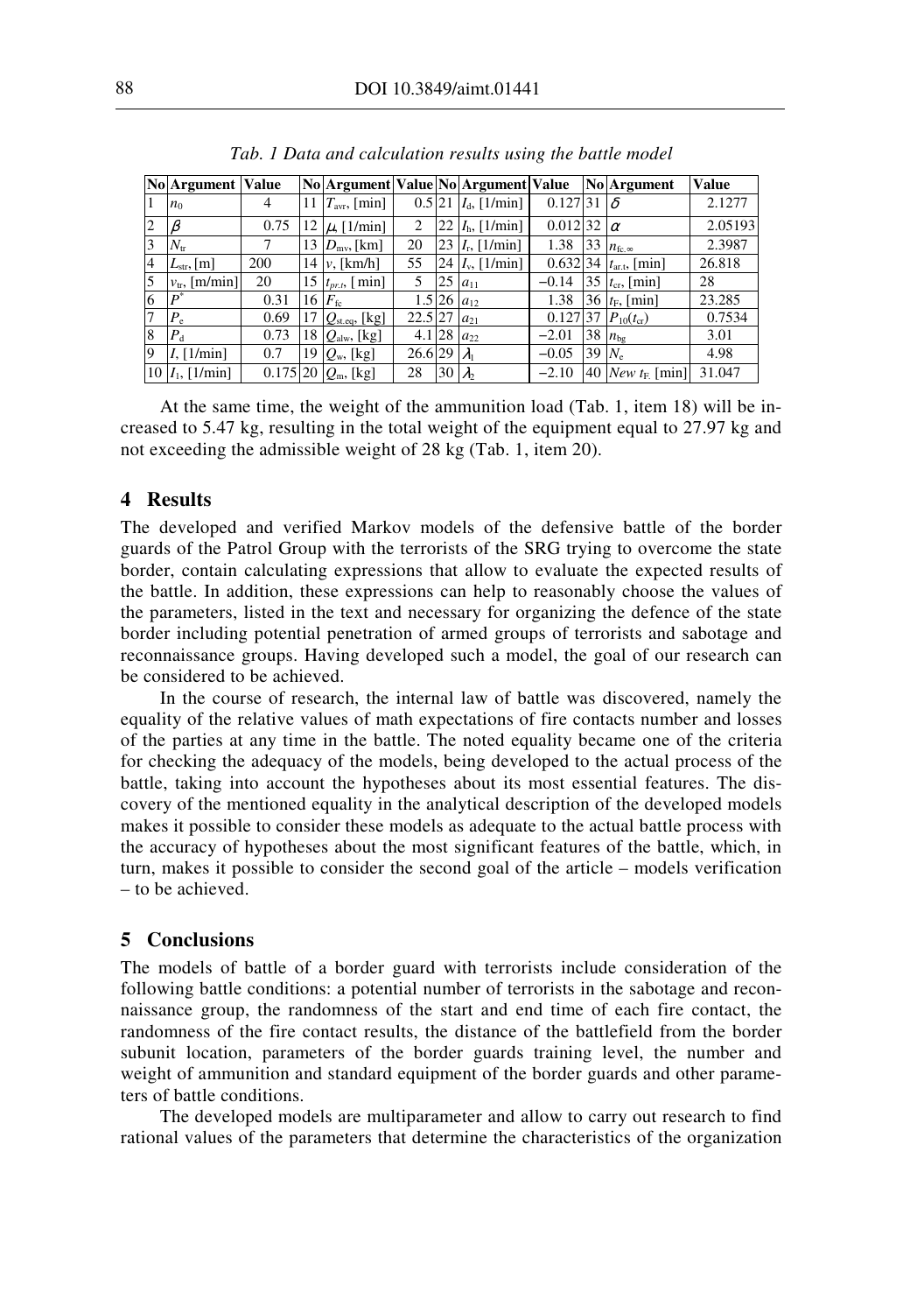of patrols and defence of the state border. Moreover, they allow to create individual recommendations for professional training for each border guard.

The given example for of the conditions close to the real-life conditions of the protection and defence of the state border showed the possibility of using the model to assess the degree of compliance of the frontier guard's amount of ammunition and the current situation of a possible battle with SRG terrorists.

The example also shows the possibility of calculating and changing the amount of the ammunition of border guards to a level sufficient to accomplish the task of defending the state border. The same results can be obtained due to changes in other parameters.

The analytical description of the simplest and complete Markov model of a border guard battle with terrorists allows to use models for organizing the defence of the state border in real-time.

# **References**

- [1] *Who and How Guards the Border of the United States of America* (in Russian) [online]. [viewed 2020-09-12]. Available from: http://dsx-oder.blogspot.com/ 2012/03/blog-post\_7509.html
- [2] *Losses of Ukrainian Border Guards Since the Beginning of the Anti-Terrorist Operation Have Exceeded 500 People* (in Russian) [online]. [viewed 2020-09-12]. Available from: https://novorosinform.org/714348
- [3] MYSYK, A.B. Methodology of Planning Border Operations During the Participation of Formations of the State Border Guard Service of Ukraine in Territorial Defence (in Ukrainian) [online]. *Collection of Scientific Works of NA SBGSU*, 2017, **3**, pp. 106-115. [viewed 2020-09-12]. Available from: https://nadpsu. edu.ua/wp-content/uploads/2018/11/sbirnik\_3\_2017\_vtn.pdf
- [4] ANDRUSHKO, O.V. Problems of Counteraction to Sabotage and Reconnaissance Groups by Subunits of the State Border Guard Service of Ukraine at the Border and in the Zone of Anti-Terrorist Operation (in Ukrainian) [online]. *Collection of Scientific Works of NA SBGSU*, 2017, **3**, pp. 19-28. [viewed 2020-09- 12]. Available from: https://nadpsu.edu.ua/wp-content/uploads/2018/11/ sbirnik\_3\_2017\_vtn.pdf
- [5] GORODNOV, V.P. and Yu.E. REPILO. Assessment of the Impact of the Timeliness of Material Support on the Combat Capabilities of Grouping of Troops in Battle (Operations) (in Ukrainian) [online]. *Collection of Scientific Works of NA SBGSU,* 2017, **2**, pp. 44-54. [viewed 2020-09-12]. Available from: https://nadpsu.edu.ua/wp-content/uploads/2018/11/sbirnik\_2\_2017\_vtn.pdf
- [6] GORODNOV, V.P. and S.P. YAROSH. Estimation of Influence of Levels of Completeness of Material Maintenance on Value of an Indicator of Bioenergetics Potential of Interspecific Tactical Group (in Ukrainian) [online]. *Collection of Scientific Works of NA SBGSU*, 2017, **2**, pp. 55-69. [viewed 2020-09-12]. Available from: https://nadpsu.edu.ua/wp-content/uploads/2018/11/sbirnik\_2\_2017\_vtn.pdf
- [7] GORODNOV, V.P. *Theoretical Bases of Modelling of Microeconomic and Other Processes and Systems* (in Russian). Kharkov: Publishing House of the Ministry of Internal Affairs of Ukraine, 2009. ISBN 978-966-8558-23-8.